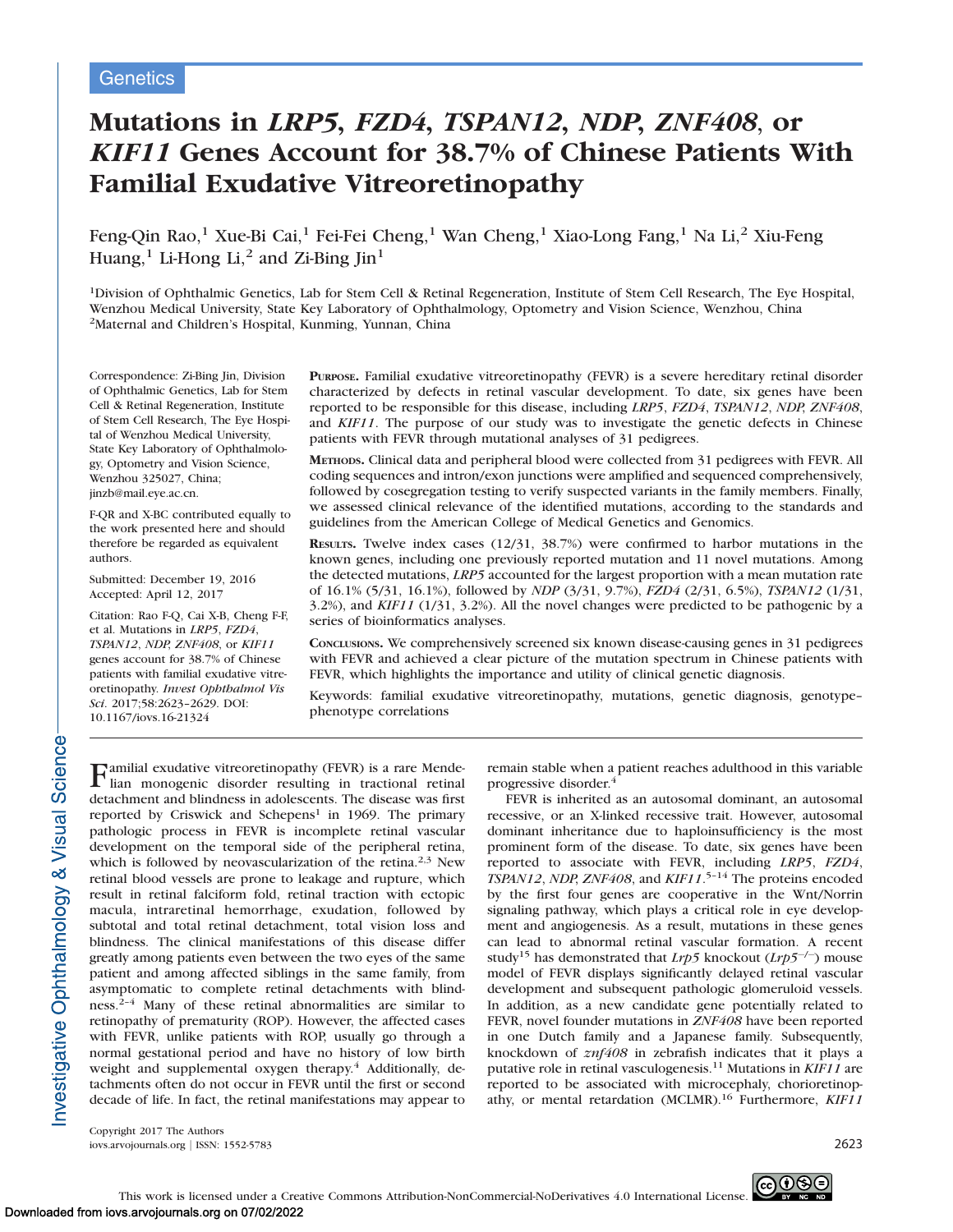mutations have been recently identified in affected individuals with FEVR by Robitaille et al.<sup>12</sup> Besides, there is a phenotypic overlap between the two diseases caused by KIF11 mutations. Other recent studies<sup>13,14</sup> have also reported novel KIF11 mutations in FEVR patients.

Despite the individual identifications of the causal genes in previously reported cases, few studies have attempted to screen for the whole panel of causative genes in a defined cohort.14,17,18 Additionally, genotype–phenotype correlation in FEVR has rarely been studied.<sup>14,19,20</sup> Thus, the present study was carried out to fill in the knowledge gap by exploring the mutation spectrum and genotype–phenotype correlation in 31 pedigrees of Chinese FEVR patients.

# **METHODS**

## Clinical Examinations

This study was carried out in accordance with the Declaration of Helsinki. Written informed consent was obtained from each patient, following the ethical approval from The Eye Hospital of Wenzhou Medical University and Kunming Maternal and Children's Hospital. We recruited 31 pedigrees with FEVR and 200 healthy controls. All individuals are native Chinese, of fullterm birth and normal birth weight. Full ophthalmic examinations were conducted, including visual acuity measurement, slit-lamp examination, detailed fundus photography, and fundus fluorescein angiography (FFA). Each proband and his/ her available family members were assessed by a panel of retinal specialists. The disease severities were further classified and assessed in accordance with the staging system reported by Pendergast et al.<sup>4</sup>

#### Comprehensive Mutational Screening

Peripheral blood samples were collected from the 31 pedigrees and preserved in -80°C before use. Genomic DNAs were extracted by using a whole blood DNA extraction kit (Simgen, Hangzhou, China) according to standard protocols. Polymerase chain reactions were performed by using specific primers targeting all open reading frames and the flanking intronic sequences for direct sequencing on genetic sequencer. After the initial denaturation step at 95°C for 5 minutes, the samples were subjected to 35 cycles of amplification at  $95^{\circ}$ C for 30 seconds,  $60^{\circ}$ C for 30 seconds, and  $72^{\circ}$ C for 45 seconds. A final elongation step was performed at  $72^{\circ}$ C for 5 minutes.

#### Pathogenicity Evaluation

To evaluate the pathogenicity of the identified mutations, we explored 1000 Genome database  $(1000G)$ ,<sup>21</sup> Exome Aggregation Consortium  $(ExAC)$ ,  $2^{2,23}$  and in-house data from previous studies. Potential deleteriousness was evaluated from the standards and guidelines of the American College of Medical Genetics and Genomics  $(ACMG)^{24}$  and variant bioinformatics tools including SIFT, MutationTaster, Polyphen2 HDIV, Polyphen2 HVAR, Mutation Assessor, PhD-SNP, SNPs&GO, LR, PROVEAN, and RadialSVM. Detailed functional predictive scores were calculated by using Min-Max normalization.

# Multiple Sequence Alignment

Amino acid sequences were obtained from National Center for Biotechnology Information (http://www.ncbi.nlm.nih.gov/ protein; in the public domain), and multiple protein alignments were produced with the ClustalW2 (http://www.ebi.ac.uk/ clustalw2/; in the public domain).<sup>25</sup> Sequence logos were generated on account of WebLogo3 (http://weblogo.

threeplusone.com/; in the public domain). $26$  The following sequences were used: NP\_000257.1 (Homo sapiens, NDP), XP\_016799622.1 (Pan troglodytes, NDP), NP\_001102284.1 (Rattus norvegicus, NDP), NP\_035013.1 (Mus musculus, NDP), XP\_004283455.1 (Orcinus orca, NDP), NP\_001265016.1 (Gallus gallus, NDP), and XP\_009303083.1 (Danio rerio, NDP).

## **RESULTS**

## Clinical Manifestations

In this study, we recruited 31 pedigrees clinically diagnosed with FEVR. Among the probands, 13 were females and 18 were males. Among those, no one had a history of low birth weight or premature birth. Before being diagnosed with FEVR, most probands were found to exhibit other ocular abnormalities, such as strabismus, nystagmus, leukocoria, and the inability to follow moving objects. Fundus photography revealed typical falciform retinal folds and temporal dragging of optic disc and retinal detachment. FFA exhibited incomplete vascularization of the peripheral retina, such as a peripheral avascular zone, especially in patients with unnoticed mild phenotypes. Additionally, a 2 year-old proband (F28, II: 2) was found to have microcephalus, whose head circumference was only 44 cm, 2 standard deviations (SDs) below the mean. The clinical classification for each family is shown in Supplementary Table S1.

## Mutations in the FEVR Cohort

We considered a variation as ''pathogenic'' by the following standards: (1) excluding variants identified in 1000G, ExAC, database of SNP (dbSNP), and 200 normal individuals; (2) excluding variants predicted to be benign by the standards and guidelines from ACMG and 11 bioinformatics tools; and (3) excluding incompatible variants by cosegregation testing. Ultimately, we identified 11 novel mutations and 1 reported mutation in 12 unrelated FEVR families (Fig. 1; Table; Supplementary Fig. S1). Furthermore, we also observed that some affected individuals harbored multiple variants in LRP5 and TSPAN12. However, all these variants were considered as polymorphisms (Supplementary Fig. S2).

In family 15, the index case (F15: III: 3) harbored a nonsense mutation (c.345T>G, p.Y115\*) in TSPAN12, which was a newly identified mutation. In family 9, a nonsense mutation (c.1384C>T, p.R462\*) was discovered in *LRP5*. Deletions and insertions were uncovered in family 11 (LRP5, c.2817\_2827+1del12bp, p.N940fs), family 21 (NDP, c.52\_53ins32bp, p.S29fs), family 20 (FZD4, c.1282\_1285del-GACA, p.D428fs), family 23 (FZD4, c.227delA, p.E76fs), and family 28 (KIF11, c.1830\_1833delACAA, p.E610fs). Each of them was predicted to cause a frameshift mutation and a prematurely truncated protein. Of the five missense mutations, three occurred in LRP5 gene (c.4205G>A, p.G1402D; c.2237G>C, p.R746P; c.2618A>T, p.K873M) and two in NDP gene (c.195C>G, p.C65W; c.127C>A, p.H43N) (Fig. 2A). Structural modeling of the NDP protein (Fig. 2B) demonstrated that both C65W and H43N were located in the first antiparallel b-sheet, which was required for receptor binding. Additionally, both mutated amino acids were highly conserved residues from human to zebrafish (Fig. 2C).

In accordance with the guidelines from ACMG, one missense variant was perceived as ''pathogenic'' and four missense variants were predicted to be ''likely pathogenic''. The pathogenicity was further verified by 11 bioinformatics tools (Fig. 3; Supplementary Table S3). Taken together, we identified 12 mutations in different genes in 12 unrelated FEVR families and 11 of them were described for the first time.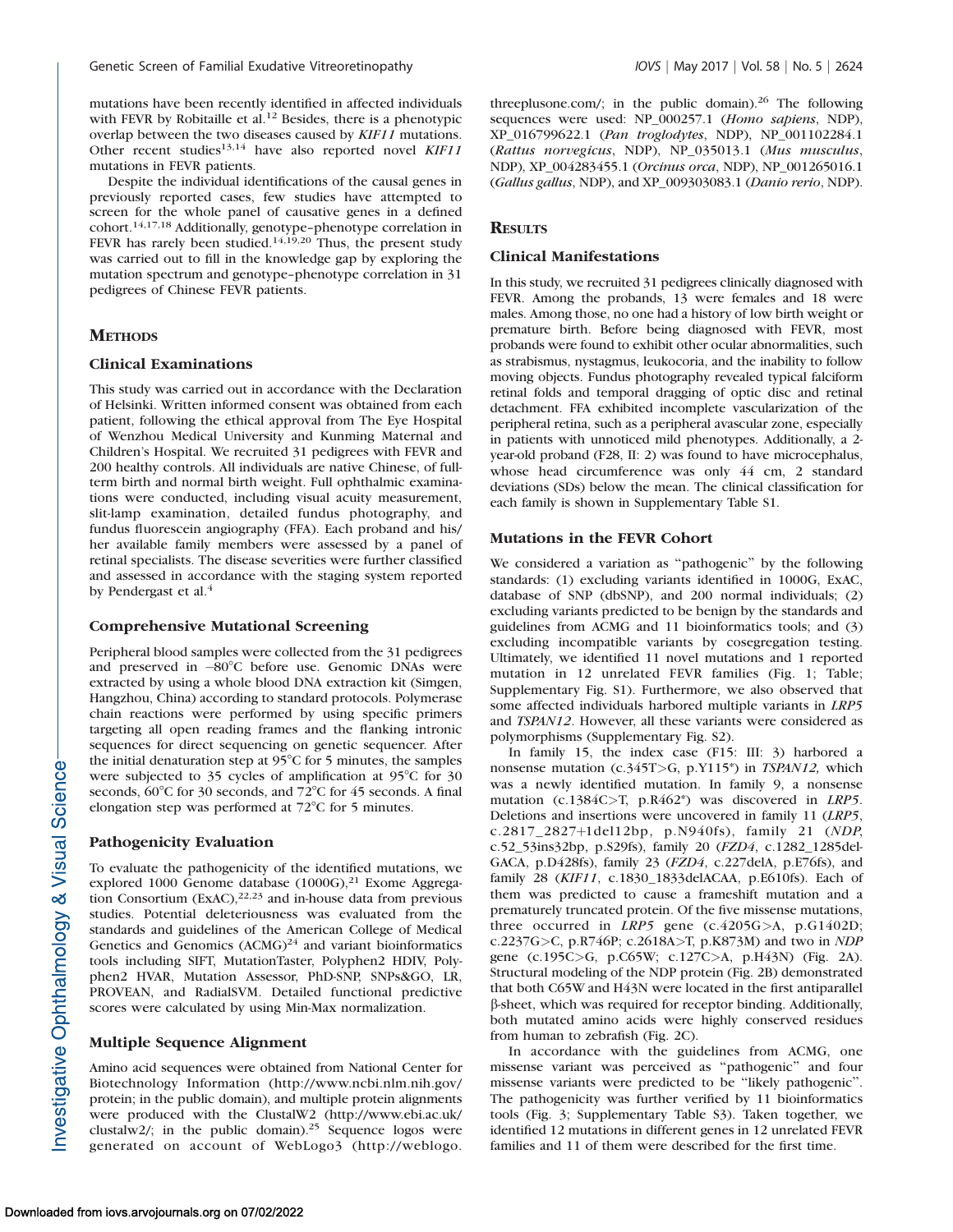

FIGURE 1. Pedigree information. In these pedigrees, the bars over the symbols denote the individuals recruited in the study; filled symbols indicate affected patients with FEVR, the *unfilled symbols* indicate unaffected individuals, and the *dotted symbols* denote carriers. M represents a variant, and  $+$  indicates normal allele.

|  | <b>TABLE.</b> Identified Mutations in Five Genes of Twelve Families With FEVR |  |  |  |  |  |  |  |  |  |  |
|--|-------------------------------------------------------------------------------|--|--|--|--|--|--|--|--|--|--|
|--|-------------------------------------------------------------------------------|--|--|--|--|--|--|--|--|--|--|

| Family          | Gene       | <b>Type</b>     | <b>Mutation</b>                   | 1000G        | <b>ExAC</b>  | Reference    | Cosegregation | ACMG              |
|-----------------|------------|-----------------|-----------------------------------|--------------|--------------|--------------|---------------|-------------------|
| F1              | LRP5       | Missense        | c.4205G $>$ A, p.G1402D           | Novel        | <b>Novel</b> | <b>Novel</b> | Paternal      | Likely pathogenic |
| F3              | LRP5       | Missense        | c.2237G $>$ C, p.R746P            | <b>Novel</b> | <b>Novel</b> | <b>Novel</b> | Maternal      | Likely pathogenic |
| F7              | LRP5       | Missense        | c.2618A>T, p.K873M                | Novel        | <b>Novel</b> | <b>Novel</b> | Maternal      | Likely pathogenic |
| F <sub>9</sub>  | LRP5       | <b>Nonsense</b> | c.1384C>T, p.R462*                | <b>Novel</b> | <b>Novel</b> | Novel        | Paternal      | Pathogenic        |
| F11             | LRP5       | Frameshift      | c.2817_2827+1del12bp, p.N940fs    | Novel        | <b>Novel</b> | <b>Novel</b> | Maternal      | Pathogenic        |
| F18             | <b>NDP</b> | Missense        | c.195C $>$ G, p.C65W              | <b>Novel</b> | <b>Novel</b> | <b>Novel</b> | Maternal      | Likely pathogenic |
| F31             | NDP        | Missense        | c.127C>A, $p.H43N$                | <b>Novel</b> | <b>Novel</b> | <b>Novel</b> | De novo       | Pathogenic        |
| F21             | NDP        | Frameshift      | c.52 $53$ ins $32bp$ , p. $529fs$ | <b>Novel</b> | <b>Novel</b> | Novel        | Maternal      | Pathogenic        |
| F20             | FZD4       | Frameshift      | c.1282 1285delGACA, p.D428fs      | <b>Novel</b> | <b>Novel</b> | Reported     | De novo       | Pathogenic        |
| F23             | FZD4       | Frameshift      | c.227delA, $p.E76fs$              | <b>Novel</b> | <b>Novel</b> | <b>Novel</b> | Maternal      | Pathogenic        |
| F15             | TSPAN12    | Nonsense        | c.345T>G, p.Y115*                 | <b>Novel</b> | <b>Novel</b> | Novel        | Paternal      | Pathogenic        |
| F <sub>28</sub> | KIF11      | Frameshift      | c.1830 1833delACAA, p.E610fs      | Novel        | <b>Novel</b> | <b>Novel</b> | De novo       | Pathogenic        |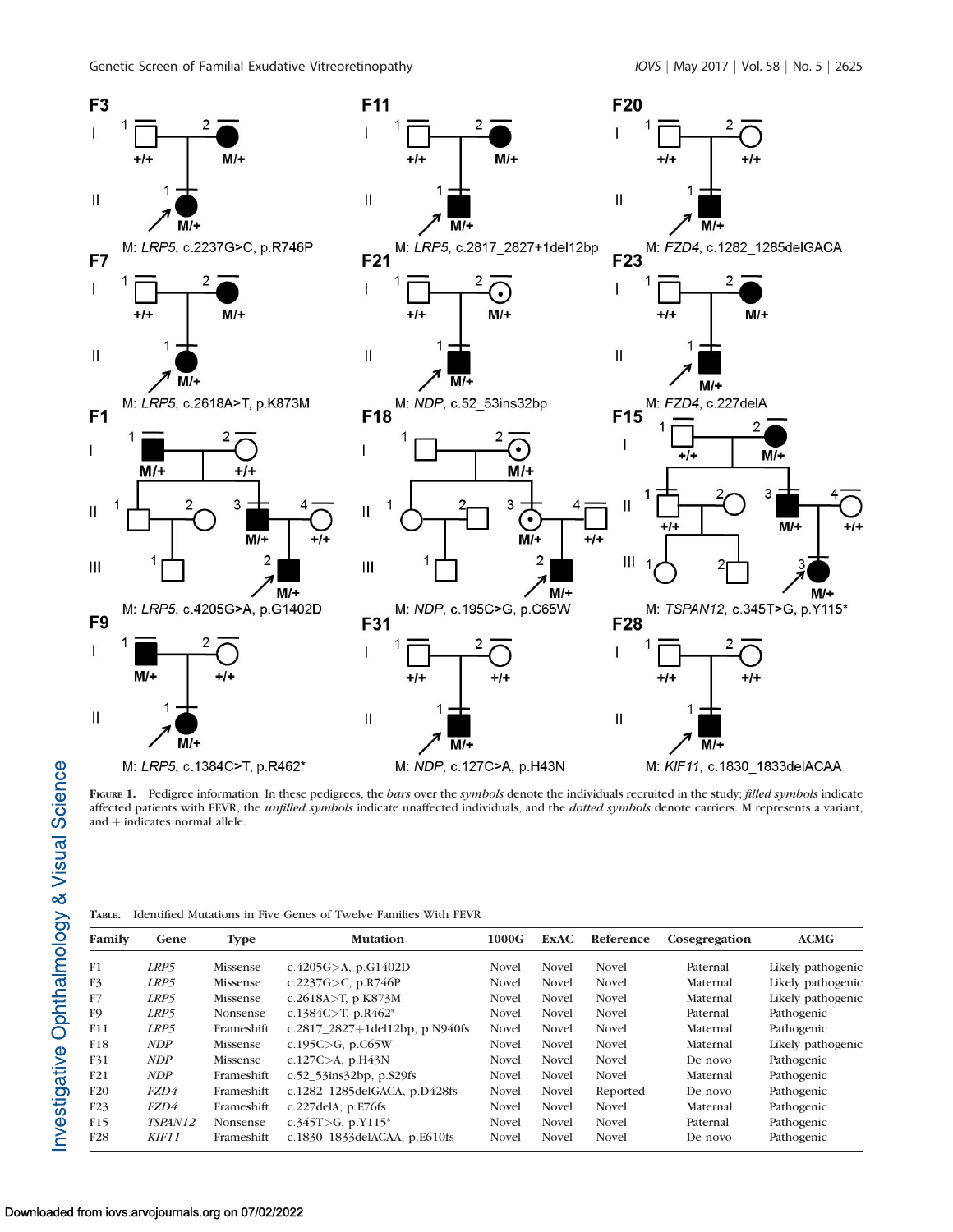

FIGURE 2. Mutational analysis of two novel mutations identified in *NDP* gene. (A) Chromatograms of the missense mutation c.195C>G (p.C65W) and c.127C>A (p.H43N) in the *NDP* gene. (B) Structural 3D modeling of NDP missense changes. Wild-type (a) and mutant residues (b, c) were indicated in red and blue, respectively. (C) Conservative amino acid analysis of NDP polypeptides from human to zebrafish, based on ClustalW2 (a) and WebLogo3 (b). The affected amino acid residues were underlined.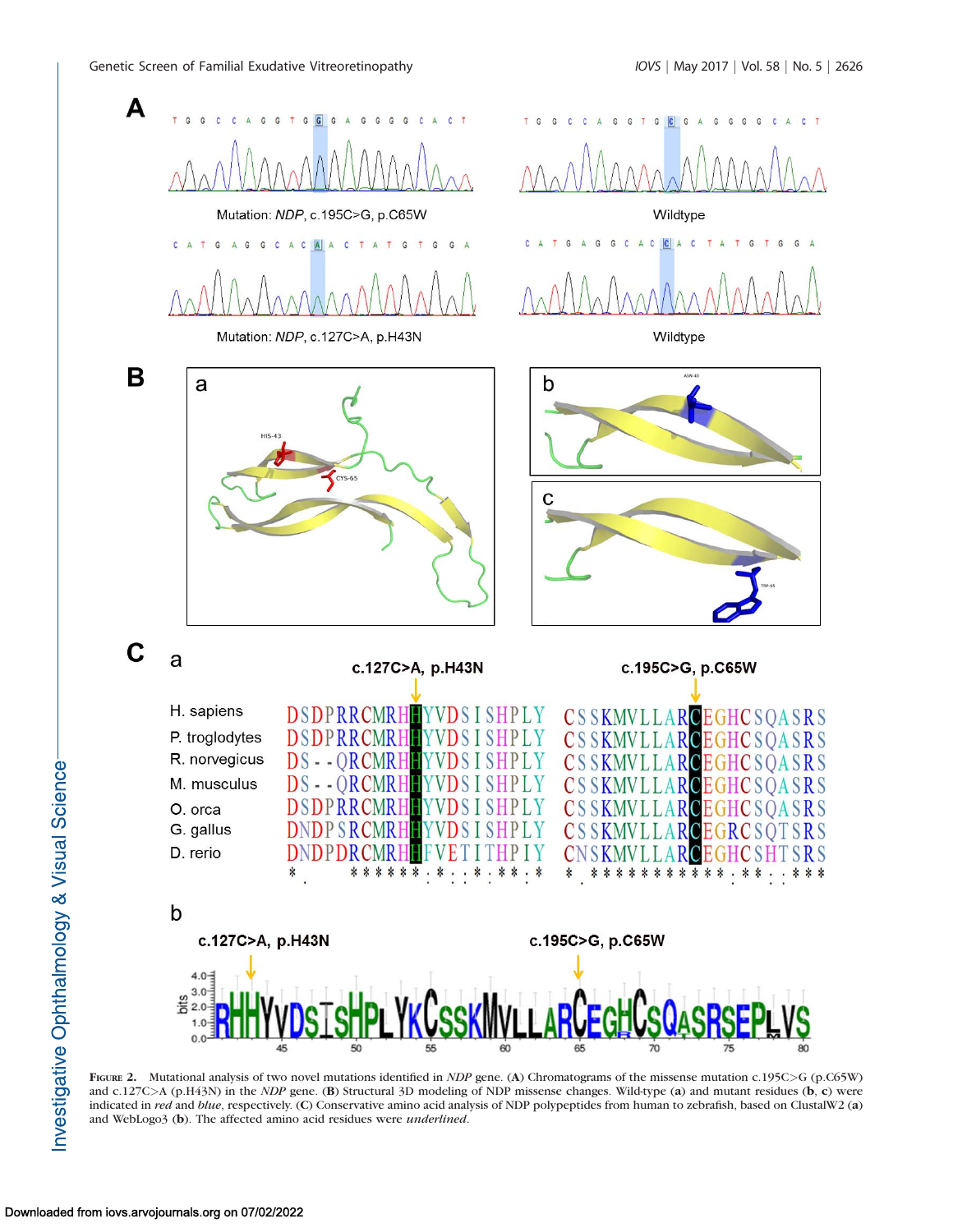

FIGURE 3. Comparative pathogenic analysis of the five missense mutations. The average of detailed functional predictive scores were calculated and shown in the heatmap after Min-Max normalization, based on the standards and guidelines by American College of Medical Genetics and Genomics and a series of bioinformatics tools. Deeper colors indicate higher pathogenicity. The x-axis represented various variants, while the y-axis depicted diverse pathogenic analysis. The variant in the bottom right (LRP5, p.A1330V) was a nonpathogenic polymorphism, which was used as a negative control.



FIGURE 4. Mutation spectrum in Chinese patients with FEVR. (A) The mutation spectrum indicates the proportion of different causal genes observed in the Chinese FEVR cohort. Each *colored box* represents different genes.  $\triangle$  represents "novel" in 1000G;  $\diamond$  represents "novel" in ExAC; ◆ and ★ represent "novel" and "reported" in-house data from previous studies, respectively; and ○ represents "pathogenic" and "likely pathogenic," respectively. In accordance with the guidelines from ACMG. (B) Each colored box represents a mutation type: pink, missense; red, nonsense; blue, frameshift.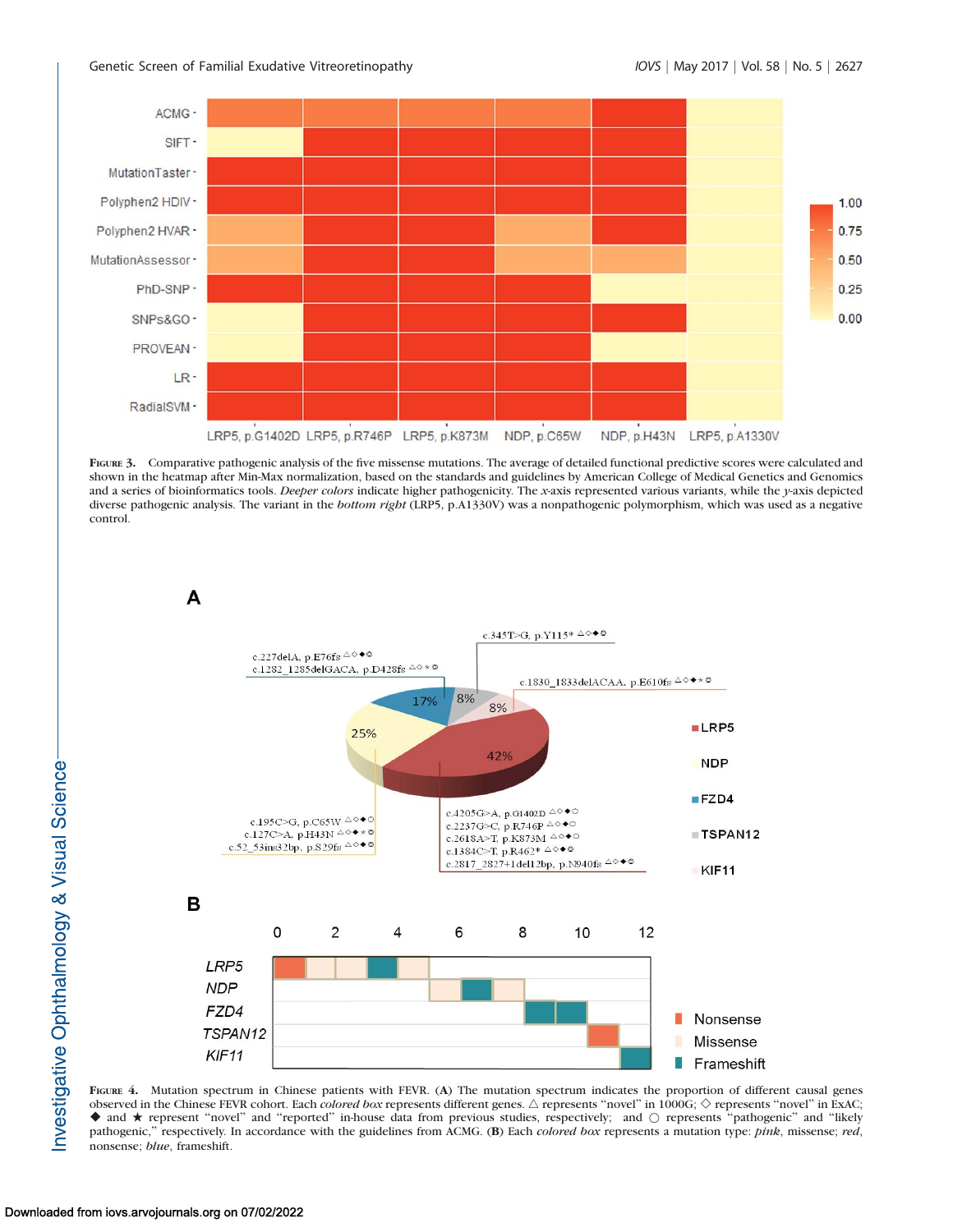

FIGURE 5. Genotype-phenotype correlations. The phenotypic severity of each proband is classified into five stages, which is indicated in boxes of different size. Each colored box represents mutations in different causal genes.

#### Mutation Spectrum

In this study, 12 patients (12/31, 38.7%) were successfully identified with genetic mutations. Among them, mutations in LRP5 (5/31, 16.1%) accounted for 42% of patients with defined mutations, indicating that LRP5 was the most frequent gene mutated in Chinese FEVR patients. The second leading mutation was located in NDP, which corresponded to 25% of patients with defined mutations, whereas mutations in FZD4, TSPAN12, and KIF11 accounted for the rest of the 33% of patients (Fig. 4). These results indicated that genetic factors were responsible for  $\sim 61.3\%$  of patients with as yet unknown gene(s) that remain to be identified. Among the six known genes screened in this study, LRP5 and NDP were the predominant genes (67%), while no pathogenic mutations were identified in ZNF408. Through the comprehensive screening, we revealed the mutation spectrum of the six implicated genes in Chinese FEVR patients.

# Genotype–Phenotype Correlations

To investigate the relationship between causative genes and FEVR symptoms, we also recruited other affected individuals (apart from the probands) to carry out genotype–phenotype analyses in the 12 families with disease-causing mutations (Supplementary Table S4). We noticed that the affected individuals harboring the LRP5 mutations showed broader phenotypic spectra that varied from stage 2 to stage 5. However, all patients carrying NDP mutations and truncating mutations were correlated with severe phenotypes (stage 4 or above) (Fig. 5). Our results revealed that patients with history of short-term oxygen therapy also showed more severe phenotypes (stage 4 or above). We, therefore, were tempted to hypothesize that short-term oxygen therapy after birth

might be a major contributor to genetic causality of FEVR. In addition, owing to relatively small sample size, our findings warrant further investigation.

#### **DISCUSSION**

FEVR, a clinically heterogeneous disorder causing tractional retinal detachment at a very young age, is characterized by avascularity in the peripheral retina and compensatory retinal neovascularization. To date, six causative genes have been identified as related to FEVR, including low-density-lipoprotein receptor-related protein 5 (LRP5), frizzled-4 (FZD4), tetraspanin-12 (TSPAN12), Norrie disease protein (NDP), zinc finger protein 408 (ZNF408), and kinesin family member 11 (KIF11). Previous studies have shown that approximately 35% to 50% of FEVR patients are genetically diagnosed by screening the six known genes. However, the detailed mutation spectrum of each gene was unknown in Chinese individuals.<sup>14,17,18</sup> In the present study, we comprehensively screened all known genes in 31 pedigrees and uncovered 38.7% of unrelated FEVR patients harboring mutations in these genes. In addition, we, for the first time, revealed the detailed mutation spectrum in Chinese patients with FEVR.

Among the 31 families, 12 index ones were identified with genetic predispositions (38.7%), including five LRP5 mutations (5/31, 16.1%), three NDP mutations (3/31, 9.7%), two FZD4 mutations (2/31, 6.5%), one TSPAN12 mutation (1/31, 3.2%), and one KIF11 mutation (1/31, 3.2%). Except for the NDP mutations, which resulted in X-chromosome–linked FEVR, mutations in the other five genes cosegregated with the disease in an autosomal dominant manner. It should be noted that among the mutations identified in this study, most were described for the first time in this study.